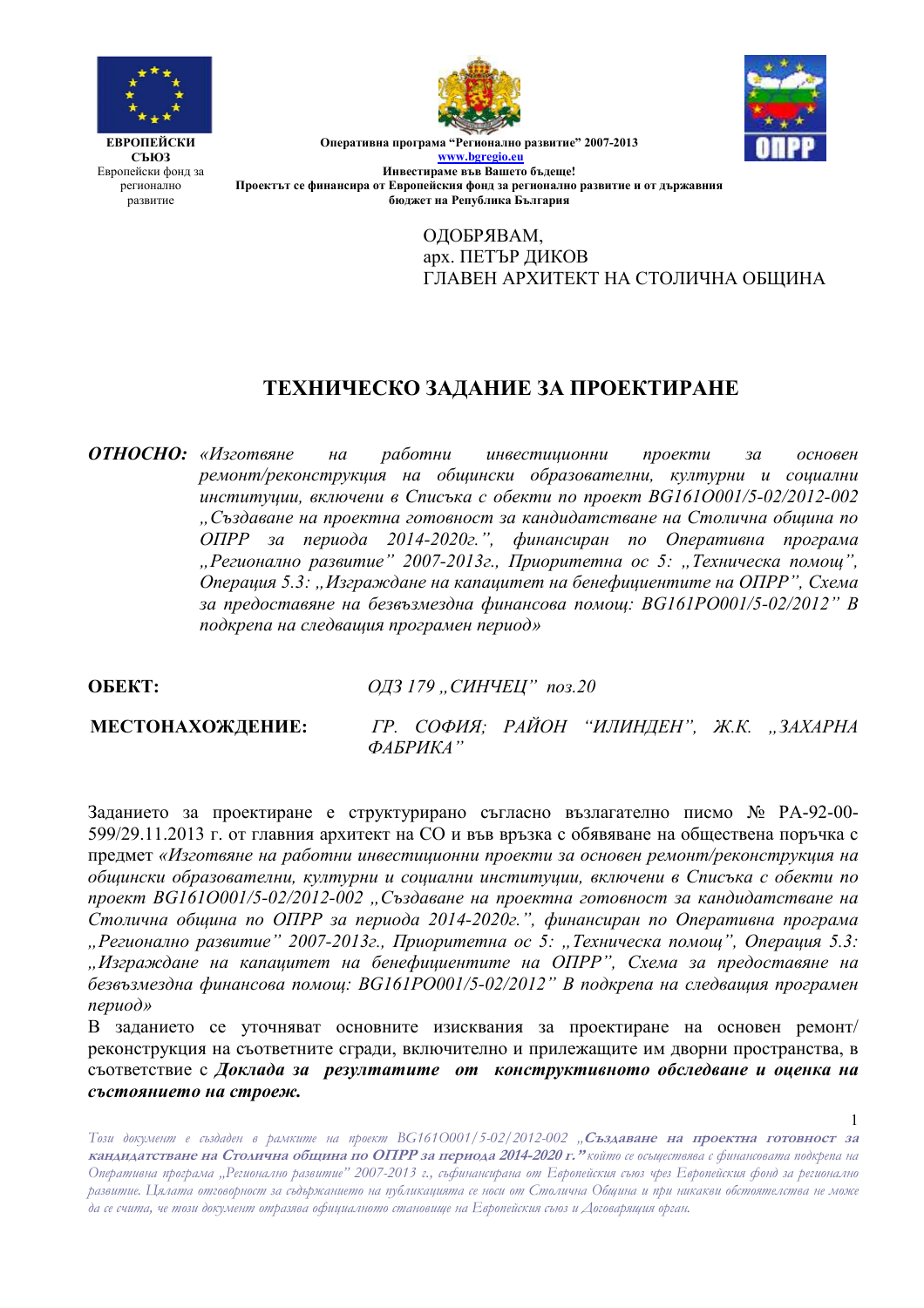



 $\overline{2}$ 

**ЕВРОПЕЙСКИ** СЪЮЗ Европейски фонд за регионално развитие

Оперативна програма "Регионално развитие" 2007-2013 www.bgregio.eu Инвестираме във Вашето бълеше! Проектът се финансира от Европейския фонд за регионално развитие и от държавния бюджет на Република България

В проектите да се включат пълният обем енергоспестяващи мерки, описани подробно в Доклада от обследването за енергийна ефективност. Енергоспестяващите мерки да са насочени към основните структурни елементи на сградите (външни стени, включително врати и прозорци, покриви, подове), системите за отопление, охлаждане и вентилация (абонатни станции, котелни стопанства, горивна база и съоръженията към тях) и електрически системи (осветление, системи за управление и регулиране на потреблението). Да се предвидят инсталации и съоръжения за оползотворяване енергията на възобновяеми енергийни източници (ВЕИ), които имат пряк екологичен ефект и водят до съответствие на сградата с нормативните изисквания за енергийна ефективност. Тези инсталации и съоръжения трябва да задоволяват частично или напълно енергийните нужди на сградите, обект на реконструкцията. Инсталациите и съоръженията, ползващи ВЕИ не трябва да генерират приходи от търговска дейност за бенефициента в процеса на експлоатация.

Инвестиционния работен проект по всички части да бъде изпълнен в съответствие с изискванията на Наредба № 4 от 1 юли 2009 г. за преструктуриране, изпълнение и поддържане на строежите в съответствие с изискванията за достъпна среда за населението, включително за хора с вреждания (Обн., ДВ, бр. 54 от 2009 г.; доп., бр. 54 от  $2011$  r.).

В инвестиционния проект да се предвиждат продукти (материали и изделия), съоръжения и уреди, които съответстват на техническите спецификации на действащите в Република България нормативни актове за проектиране, изпълнение и контрол на строежите. Продуктите трябва да имат оценено съответствие със съществените изисквания, определени в наредбите по чл. 7 от Закона за техническите изисквания към продуктите (ЗТИП), или да се придружават от документи (сертификати и удостоверения за качество, протоколи от изпитвания и др.), удостоверяващи съответствието им, когато няма издадени наредби по реда на чл. 7 ЗТИП.

Съответствието на строителните продукти със съществените изисквания към строежите да е оценено и удостоверено при условията и по реда на Наредбата за съществените изисквания към строежите и оценяване съответствието на строителните продукти (НСИСОССП), приета с Постановление № 325 на Министерския съвет от 2006 г. (обн., ДВ, бр. 106 от 2006 г.; попр., бр. 3 и 9 от 2007 г.; изм., бр. 82 от 2008 г.).

Продуктите, предвиждани за влагане в сградите, които са произведени и /или пуснати на пазара в държави - членки на Европейския съюз или законно произведени в държава от Европейската асоциация за свободна търговия - страна по Споразумението за Европейското икономическо пространство, могат да се ползват с характеристиките им, при положение че осигуряват еднакво или по-високо ниво на безопасност за здравето и живота на обитателите на сградите и опазването на околната среда.

Работният проект да се разработи в достатьчна степен за цялостно изпълнение на всички СМР, включително подробни количествени и стойностни сметки, което да е основание за възлагане на строителство чрез процедура по Закона за обществени поръчки (ДВ. бр.28/06.04.2004г., доп. ДВ. бр. 15 от 15.02. 2013г.).

При проектирането да се спазят изискванията на чл. 169 и чл. 169а от Закона за устройство на територията (ДВ бр.1/2001г.-включително всички изменения в ДВ до започване на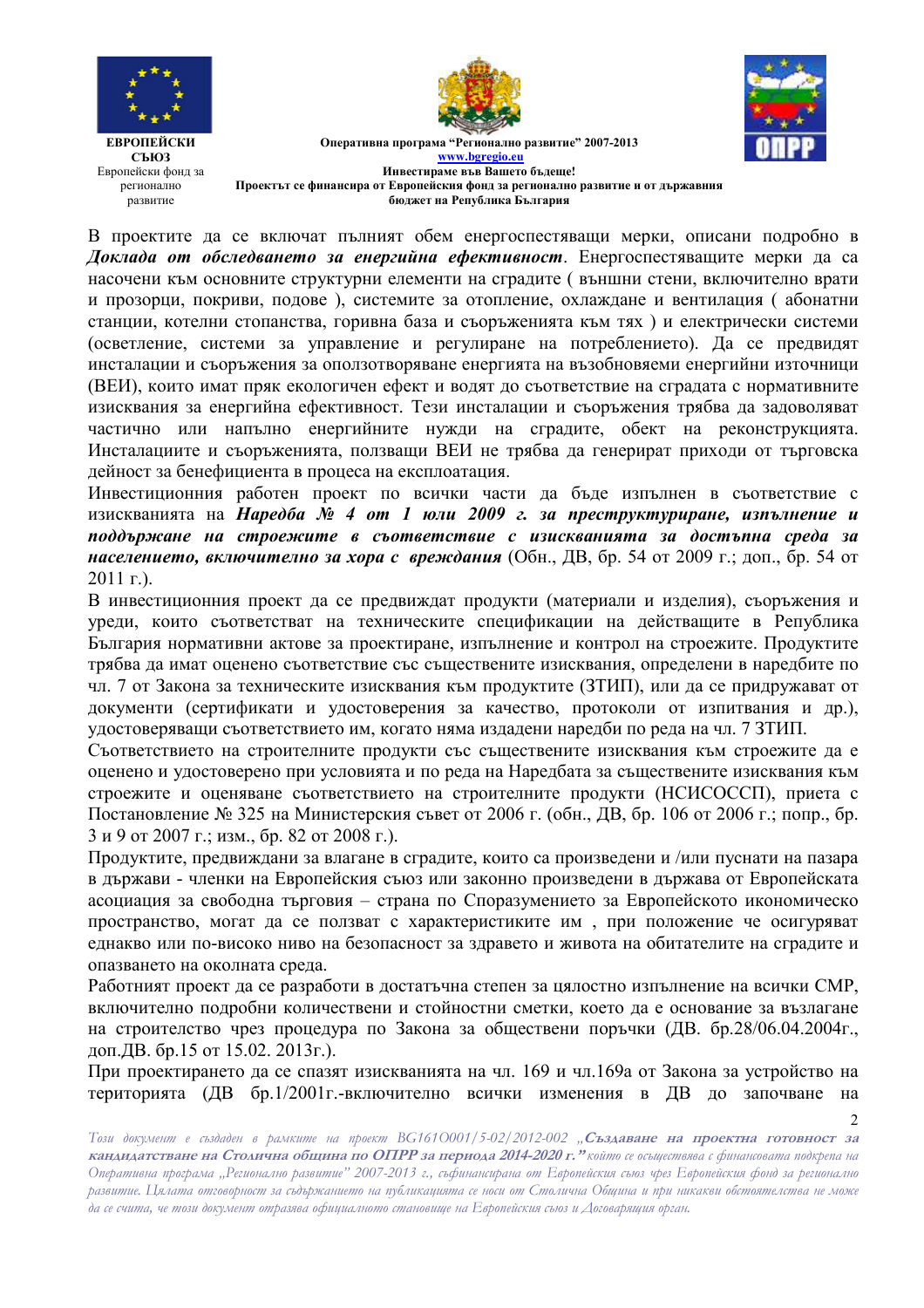





Оперативна програма "Регионално развитие" 2007-2013 www.bgregio.eu Инвестираме във Вашето бълеше! Проектът се финансира от Европейския фонд за регионално развитие и от държавния бюджет на Република България

проектирането)

Конкретните проектни решения да бъдат разработени в *работна фаза* и в достатъчна степен за цялостно изпълнение на всички СМР (строително-монтажни работи), включително подробни количествени сметки по всички специалности. Проектната документация трябва да осигурява възможност за възлагане на строителство чрез процедура по Закона за обществени поръчки  $(3OH)$ .

Инвестиционният проект във фаза работна да бъде разработен в съответствие с издадена ВИЗА за проектиране, съгл. Чл.140, (3) от ЗУТ, в случаите когато е необходима, и съгласувана със съответните инстанции.

Работният проект ще подлежи на съгласуване и одобряване и ще е основание за издаване на Разрешение за строеж, съгласно изисканията на раздел II от ЗУТ - чл.142, чл.143, чл.144 и чл 145 от ЗУТ

Изисквания към инвестиционния работен проект в съответствие с действащата нормативна уредба:

## ОБЩИ ИЗИСКВАНИЯ

Работния инвестиционен проект да е с обхват и съдържание, съгласно:

• Нормативните изисквания на законодателството за този тип сгради:

• Изискванията посочени от съответните инстанции и експлоатационни дружества в договорите за присъединяване или издадени становища и съгласувателни писма;

• Инвестиционните проекти да са подписани от лица с пълна проектантска правоспособност (ППП), доказана с приложени удостоверения, издадени от КАБ и КИИП.

• Работните инвестиционни проекти да отговарят по обем и съдържание на изискванията на Наредба № 4/21.05.2001 г. за обхвата и съдържанието на инвестиционните проекти Издадена от министъра на регионалното развитие и

#### L. Част "Архитектурна" в т.ч. цветово решение

Сградата на ОДЗ "Синчец" се състои от триетажен основен корпус с неотопляемо мазе (сутерен) и пристройка на два етажа с под върху земя и частично отопляем сутерен, в който е разположена кухнята. Сградата е построена през 1963 година, а пристройката през 2010 година.  $3\Pi - 1206.75 \text{m}^2$ ;  $P3\Pi - 3147.00 \text{m}^2$ .

Преди започване на проектирането да се направи обстоен оглед на обекта и прилежащата му територия. При наличие на архитектурно заснемане на съществуващото положение да се обърне внимание на коректността на данните и при несъответствия да се направят корекции. За сградите които нямат проектна документация да се направи подробно архитектурно заснемане.

С проекта за ремонт и реконструкция да се предвидят необходимите строително монтажни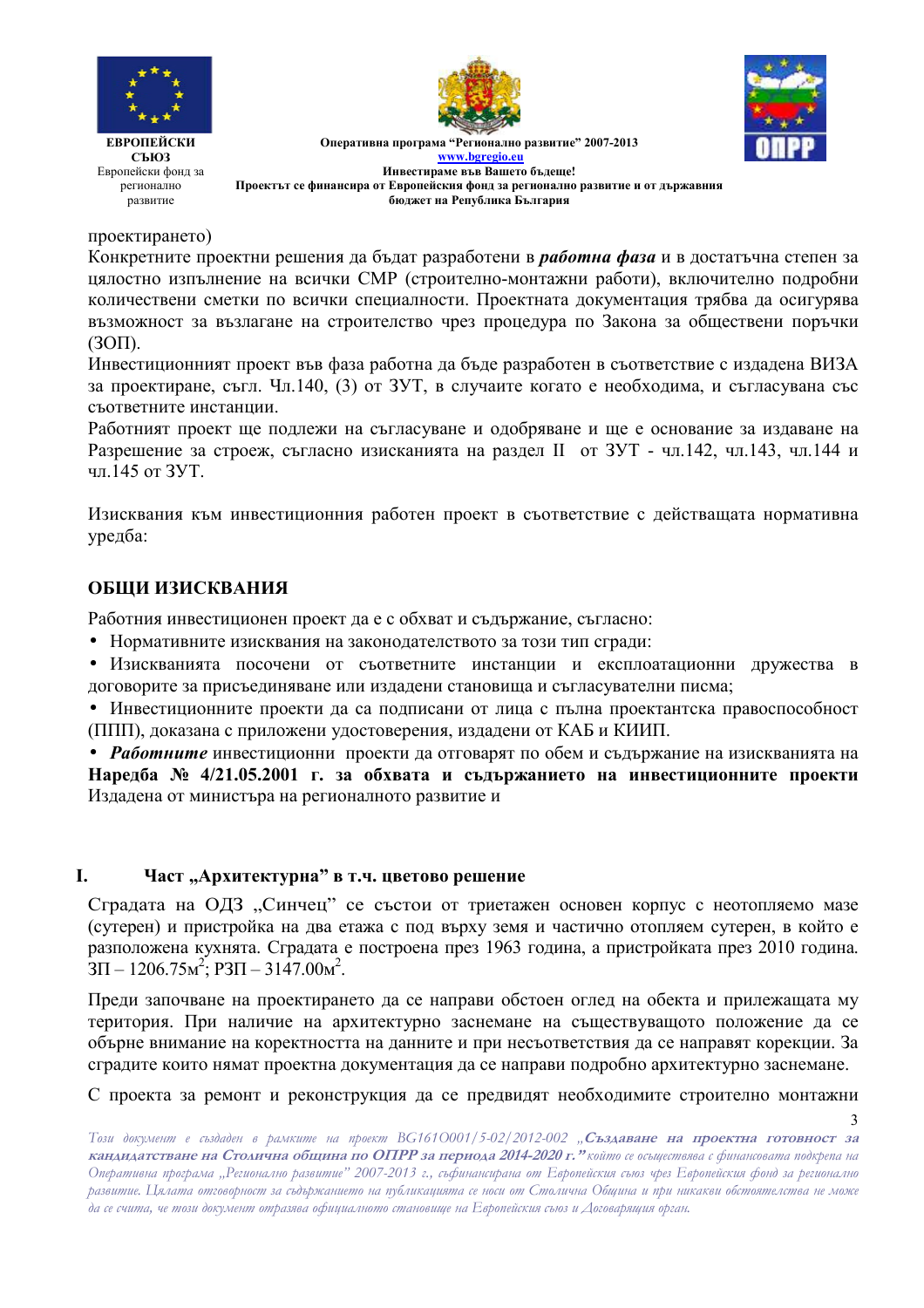





 $\boldsymbol{\Lambda}$ 

**ЕВРОПЕЙСКИ СЪЮЗ** Европейски фонд за регионално развитие

Оперативна програма "Регионално развитие" 2007-2013 www.bgregio.eu Инвестираме във Вашето бъдеще! Проектът се финансира от Европейския фонд за регионално развитие и от държавния бюджет на Република България

работи които да удовлетворяват изискванията на чл. 169 от ЗУТ по отношение съществените изисквания за безопасна експлоатация; хигиена, опазване здравето и живота на хората, икономия на енергия и топлосъхранение.

Проектът по част: "Архитектурна" да се съобрази с мерките за конструктивното осигуряване и укрепване на отделните части и елементи, описани в Доклада за резултатите от конструктивното обследване и оценка на състоянието на сградата, касаещи цялостната реконструкция на обекта.

Прели изпълнението на каквито и ла е ловършителни ремонтно-строителни, възстановителни и др. видове работи е необходимо да бъдат изпълнени мерките по конструктивното осигуряване на сградата, описани в Доклада за резултатите от конструктивното обследване и оценка на състоянието на сградата.

В архитектурния проект да се проектират всички необходими изисквания за осигуряване на лостъпна архитектурна среда за цялото население, като се отчитат и специфичните нужди на хората с намалена подвижност, в т.ч. на хората с увреждания/съгл. Чл. 1.(2) от НАРЕДБА № 4 от 1 юли 2009 г. за проектиране, изпълнение и поддържане на строежите в съответствие с изискванията за достъпна среда за населението, включително за хората с увреждания (Обн., ДВ, бр. 54 от 2009 г.; доп., бр. 54 от 2011 г.)/. Елементите на достъпната среда да се свързват помежду си с достъпен маршрут.

С инвестиционния проект обектът да се приведе в съответствие с изискванията на Наредба № Iз-1971/29.10.2009г. за строително-технически правила и норми за осигуряване на безопасност при пожар (по отношение осигуряване на евакуационните изходи със самозатварящи се, димоуплътнени с антипаник брави и обособяване на незадимяема стълбищна клетка и др./.

В проекта да се включат всички енергоспестяващи мерки, касаещи част: "Архитектурна", предписани в обследването за енергийна ефективност: топлоизолиране на покрив, под. направа на топлоизолационна система по външните ограждащи елементи – фасадни стени, подмяна на не подменена външна дограма, и др. При проектирането на енергоспестяващите мерки да се предвидят и всички съпътстващи строително монтажни работи: демонтажни, подготвителни, заздравителни, нови, финишни и др.

Преди прилагане на мерките за топлоизолиране на покрива, да се предвидят всички СМР за ремонт и възстановяване на компрометираните елементи на покривната конструкция и водоотвеждането.

Да се изпълни топлоизолация по ограждащите конструкции (фасадни елементи, покриви) с материали и параметри, в съответствие с изискванията на ЗЕЕ и препоръките за енергоспестяващи мерки. Преди монтажа на топлоизолационната система по фасадите, компрометираните и подкожушени дебелослойни мазилки и бучарда е необходимо да се отстранят до основа /тухла, бетон/, обезпрашат и възстановят с подходяща мазилка за получаване на равна и стабилна основа на топлоизолационната система. По същият начин да се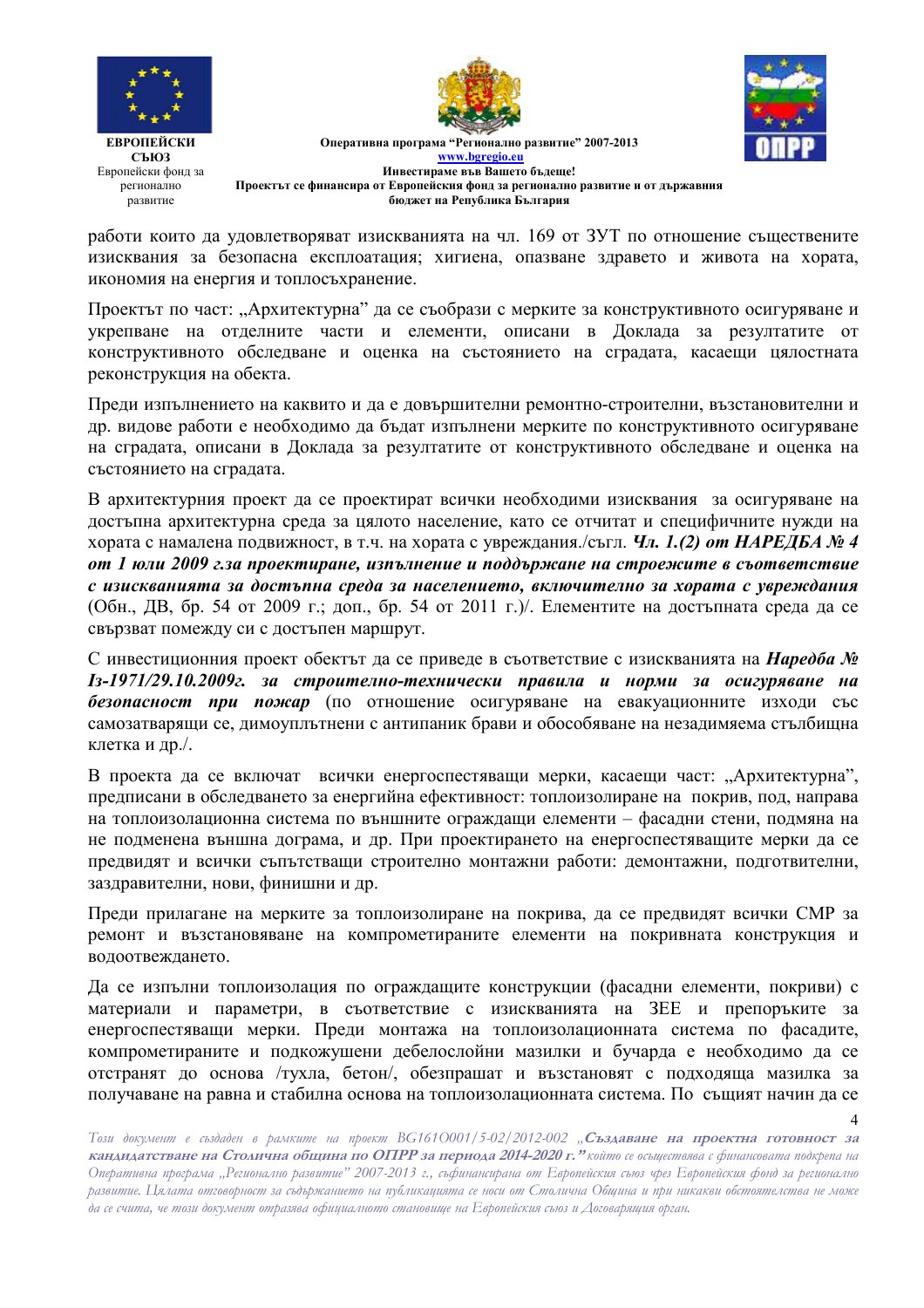



Оперативна програма "Регионално развитие" 2007-2013

**www.bgregio.eu Инвестираме във Вашето бъдеще! Проектът се финансира от Европейския фонд за регионално развитие и от държавния бюджет на Република България** 

обработват и участъците с вече опадала мазилка и/или бучарда. Всички топлоизолационни системи по покривите да се изпълнят само след щателна ревизия на водоотвеждане и покривна конструкция! Да се предвиди разделянето на топлоизолацията с негорими ивици (напр. каменна вата), съгласно изискванията на чл. 14, ал. 12, таблица 7.1 от Наредба № з-1971/29.10. 2009г.местоположението им се определя от проектанта и обозначава в проекта! Фугите между телата да се оформят по детайл на проектанта! Всички финишни покритие е необходимо да бъдат съобразени с изискванията на Наредба № 3-1971/29.10. 2009г.От външната страна на фасадните отвори /прозорци и витрини/ да се предвидят защитни подпрозоречни поли от поцинкована ламарина, надстърчащи достатъчно извън фасадната плоскост, така че същите да могат качествено да изпълняват предназначението си, като от долната страна, между пола и фасадна топлоизолационна система фугата да е отговорно качествено уплътнена и измазана.

Да се ревизира състоянието на вертикалната планировка непосредствено около сградите и на места със слягания и пропадания да се предвиди насипване, уплътняване и подмяна на настилката, както възстановяване и изграждане на липсващи тротоари.

Да се спазват изискванията на Наредба № 2 от 2008 г. на МРРБ за проектиране, изпълнение, контрол и приемане на хидроизолации и хидроизолационни системи на сгради и съоръжения. Да се предвидят дейности за хидроизолация на надосновните и сутеренни стени, изграждане на дренаж около сградата с цел да се премахнат съществуващите течове и влага в помещенията.

Детските площадки за игра да се приведат в съответствие с изискванията на Наредба № 1/12.01.2009г. ЗА УСЛОВИЯТА И РЕДА ЗА УСТРОЙСТВОТО И БЕЗОПАСНОСТТА НА ПЛОЩАДКИТЕ ЗА ИГРА, В сила от 07.05.2009 г.Издадена от Министерството на регионалното развитие и благоустройството, Министерството на вътрешните работи, Държавната агенция за закрила на детето, Обн. ДВ. бр.10 от 6 Февруари 2009г., изм. ДВ. бр.27 от 15 Март 2013г.

Част "Архитектурна" на работния проект да се разработи в съответствие с Глава осма, Раздел  $III$  от Наредба № 4/21.05.2001 г. за обхвата и съдържанието на инвестиционните проекти Издадена от министъра на регионалното развитие и благоустройството, обн., ДВ, бр. 51 от  $5.06.2001$   $\Gamma$  Ha MPPE.

Работният проект да съдържа: обяснителна записка, която освен описанията, посочени в чл. 30 от наредбата, да съдържа и описания на : предложените решения за топлоизолация, хидроизолация, звукоизолация, пожарна безопасност и акустични обработки; предвидените строителни материали и изделия; естетическото оформяне на екстериора и интериора.

Проектът да се представи в следните чертежи:

- 1. чертежите по чл. 33, ал. 1 от Наредба № 4/21.05.2001г.;
- 2. допълнителни чертежи с подробни параметри и фрагменти от по-важни части на обекта;

3. архитектурни детайли в подходящ мащаб, изясняващи изпълнението на отделни СМР в интериора и екстериора на обекта, в т.ч. покриви, стени, тавани, подове, настилки, облицовки, изолации, дограми, козирки, стълби, парапети, комини, шахти и др.

Изчисленията на част архитектурна на работния проект включват: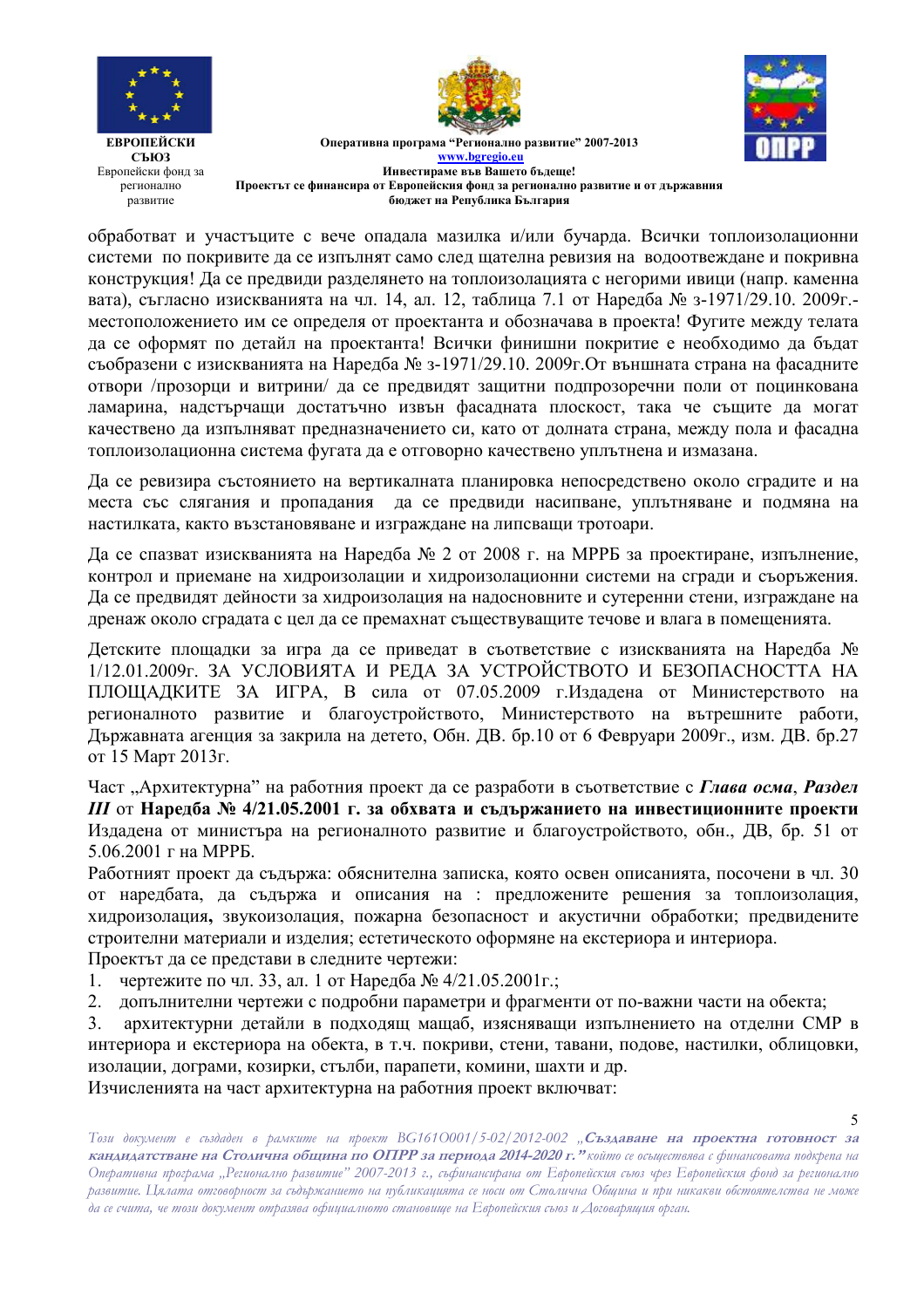



Оперативна програма "Регионално развитие" 2007-2013 **www.bgregio.eu Инвестираме във Вашето бъдеще! Проектът се финансира от Европейския фонд за регионално развитие и от държавния бюджет на Република България** 

1. спецификации на строителните изделия и материали, включени в оформянето на интериора и екстериора;

2. зчисления за доказване осигуряването на изискванията по чл. 169 от ЗУТ в случаите, когато осигуряването се извършва с архитектурната част.

Да се разработи решение за **цветово оформление** на обекта, съгл. Чл.40 от Наредба № 4/21.05.2001 г. за обхвата и съдържанието на инвестиционните проекти

Да се изготви подробна количествено стойностна сметка както за нови СМР така и за всички демонтажни СМР.

## **II.** Част "Конструкивна"

За сградата няма изготвено конструктивно обследване и технически паспорт.

Съгласно чл.148, ал.13 от ЗУТ Разрешение за строеж за извършване на строителни и **МОНТАЖНИ РАОСТИ, КАТО ОСНОВЕН РЕМОНТ, РЕКОНСТРУКЦИЯ, ОСНОВНО ОбНОВЯВАНЕ, преустройства, реставрация и адаптация, при които се засяга конструкцията на строежа,** се издава след извършено обследване по реда на чл. 176в и съставяне на технически **паспорт по реда на чл. 176а от ЗУТ.** 

За съществуващата сграда да се извърши обследване по реда на чл. 176в и съставяне на технически паспорт по реда на чл. 176а от ЗУТ.

При реализацията на ново инвестиционно намерение /свързано с реконструкции, основно обновяване, основен ремонт, преустройства, или промяна на предназначението и натоварванията/ е необходимо конструкцията на сградата да се провери по изчислителен **НАЧИН И ДОКАЖЕ СЪОТВЕТСТВИЕТО С ДЕЙСТВАЩИТЕ В МОМЕНТА СТРОИТЕЛНИ НОРМИ, А ИМЕННО:** 

Наредба № РД -02 -20 -2 от 27.01.2012 г. за проектиране на сгради и съоръжения в земетръсни райони

"Наредба №3 за основните положения за проектиране на конструкциите на строежите и за въздействията върху тях" 2004 год.

,, Проектиране на бетонни и стоманобетонни конструкции" 1988г.

Трябва да се докаже конструктивна осигуреност на сеизмични въздействия и че са изпълнени изискванията на чл.169 от ЗУТ., а именно:

Чл. 169. (1). Строежите трябва да бъдат проектирани, изпълнени и поддържани в  $\bm{c}$ *съответствие с изискванията на нормативните актове и техническите спецификации :*

1. иосимоспособност, устойчивост и дълготрайност на строителните конструкции  $\bm{u}$  на земната основа при експлоатационни и сеизмични натоварвания;

Да се преизчислят сградите за въздействие на сеизмични сили съгласно Наредба № РД -02 **-20 -2 27.01.2012 . 3 ,0 ,--76 -, 5.**

**Ако след проверката, се докаже необходимостта от усилване на конструктивни елементи** да се изготви работен проект за усилването в необходимата пълнота.

Да се направи оценка на съответствието на конструкцията на сградите с действащите в момента норми и конструктивни правила за проектиране.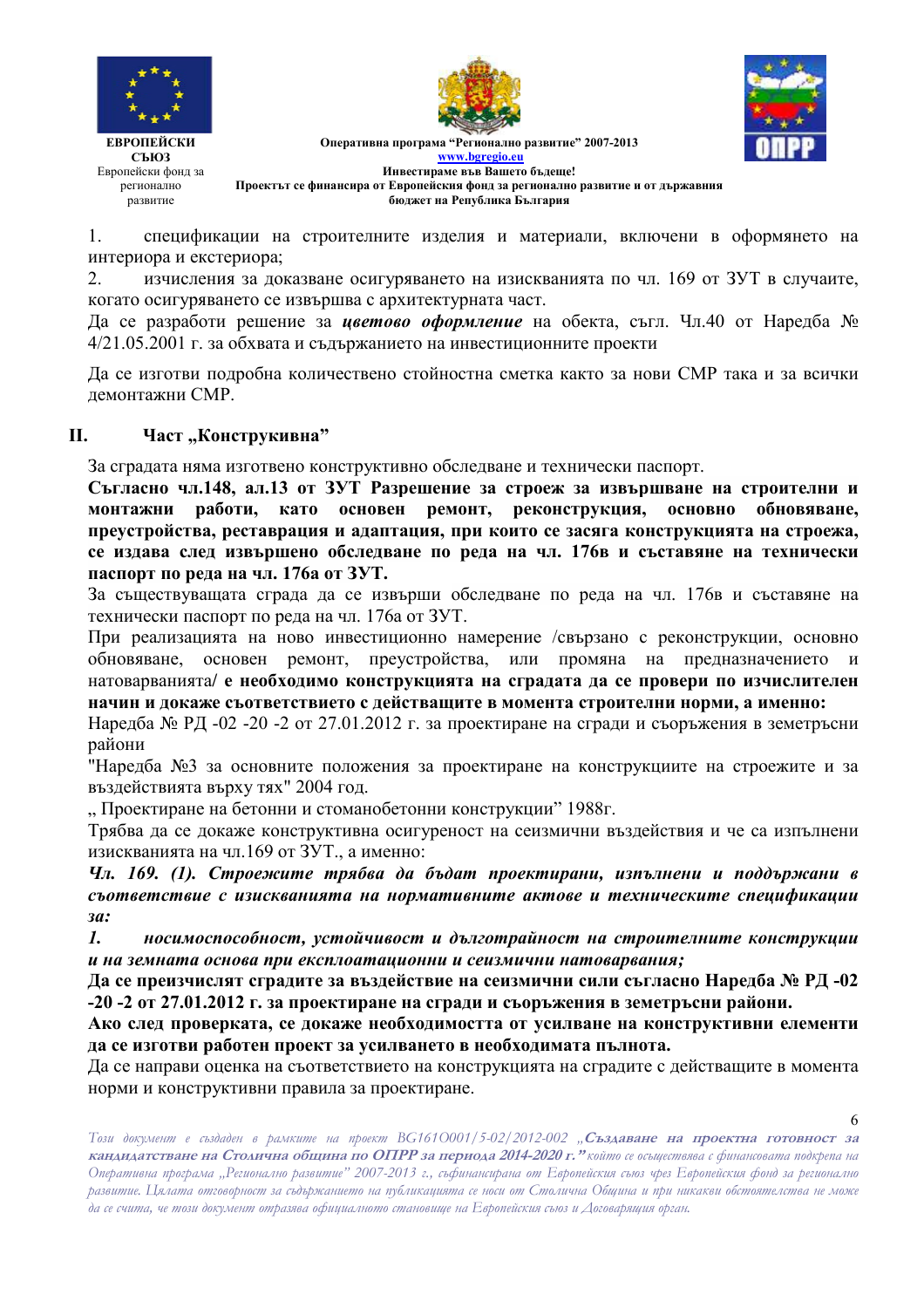





 $\overline{7}$ 

Оперативна програма "Регионално развитие" 2007-2013 www.bgregio.eu Инвестираме във Вашето бълеше! Проектът се финансира от Европейския фонд за регионално развитие и от държавния бюджет на Република България

Да се направи оценка на степента на антисеизмична осигуреност на сградите съгласно действащите към момента норми.

Да се съгласуват всички решения на част архитектурна и инсталационните части от проектанта по част конструктивна по отношение на натоварване и преминаване на инсталации през елементи на конструкцията.

При липсващо строителното досие на сградите, да се извърши обследване и техническа експериза за оценка на съответствието на вложените в конструкцията материали и да се изработи проект за възтановяване на изгубената проектна конструктивна документация, придружени със съответните, конструктивни записки и становища.

Проекта по част "Конструктивна" за новата сграда да се разработи съобразно проекта па част "Архитектурна" и част "Технологична", изхождайки от данните отразени в проекта по част "Инженерна геология и хидрогеология".

При разработката на проекта по част "Строителни конструкции" да се осигури надеждността (носимоспособност, експлоатационна годност и дълготрайност) на конструкцията и на земната основа при експлоатационни и сеизмични въздействия.

Конструкцията да удовлетворява изискванията на чл.169 от ЗУТ.

Проектът да бъде съобразен с конструктивното обследване и Доклада от обследване.

Конструкцията на новопроектираната сграда следва да се осигури чрез:

избиране на подходящи строителни продукти  $\overline{a}$ 

избор на подходяща конструктивна схема, начин на фундиране, методи за изчисляване и  $\overline{a}$ конструиране

спазване на действащата нормативна база  $\overline{a}$ 

 $\overline{a}$ пълнота на работния проект

Конструктивния проект да се изготви на базата на:

- архитектурния проект
- хидрогеоложкия доклад

Конструктивния проект да се съгласува с проектите по всички части.

При изработване на конструктивния проект да се спазва действащата в момента на проектирането нормативна база.

Конструктивният проект да съдържа:

Обяснителна записка със съдържание съгласно чл.56 от Наредба № 4 за обема и 1. съдържанието на инвестиционните проекти от 2001 г. изм. ДВ бр. 85 от 27.10.2009г на МРРБ

Статистически и динамически изчисления и оразмеряване за осигуряване на 2. конструкцията на вертикални и хоризонтални въздействия.

 $\mathcal{L}$ Чертежи и детайли в необходимия обем.

 $\overline{4}$ . Да се покажат и котират всички инсталационни отвори в плана на основите и кофражните планове

Подробна количествена сметка  $5<sub>1</sub>$ 

Конструктивния проект да бъде одобрен  $\overline{\mathbf{0}}$ технически контрол  $\Pi$ <sup>0</sup> част "конструктивна".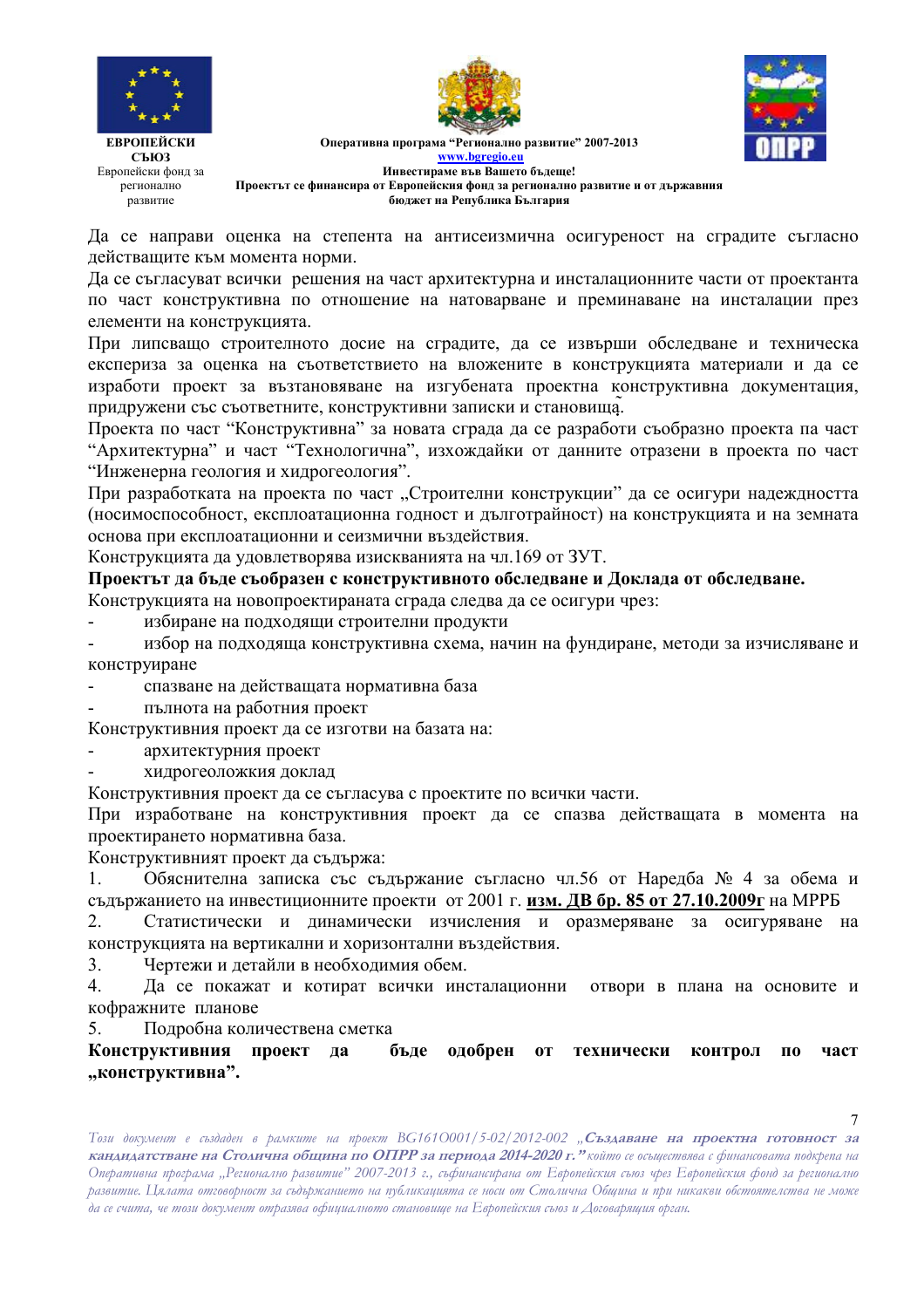

 $\mathbf{Q}$ 

**ЕВРОПЕЙСКИ** СЪЮЗ Европейски фонд за регионално развитие

Оперативна програма "Регионално развитие" 2007-2013 www.bgregio.eu Инвестираме във Вашето бълеше! Проектът се финансира от Европейския фонд за регионално развитие и от държавния бюджет на Република България

#### III. Част "Инженерна геология и хидрогеология"

За целите на работното проектиране при необходимост и по преценка на проектанта по част Конструктивна да се изготви ИГХ доклад който да включва следните видове инженерногеоложки и хидрогеоложки видове предпроектни работи:

Във връзка с предстоящите реконструкции и съобразено с достъпа за разполагане на сондажно проучвателна техника, инженерно геоложкото и хидрогеоложко проучване (доклад), може да бъде комбинирано чрез сондиране и пенетрационни опити или съставено на база архивни материали за района.

При изготвянето на ИГХП приложените архивните материали да са съответно в максимална близост до сградите или съоръжения, които се реконструират.

Резултатите от проучването да бъдат представени в инженерногеоложки доклад, включващ характеристиките на земната основа, установени нива на подземни води, тяхната корозионна агресивност към желязо и агресивност към бетона, сеизмични условия съгласно Наредба РД-№02-20-2/27.01.12 г. за проектиране на сгради и съоръжения в земетръсни райони

#### IV. Част "План за безопасност и здраве (ПБЗ)"

Разработката да се изготви в съответствие с изискванията на чл.10 (от т.1 до т.16) от Наредба №2/2004 г.на МРРБ за минимални изисквания за здравословни и безопасни условия на труд при извършване на СМР (ДВ бр.37/2004 г., бр.98/2004 г. и бр.102/2006 г.) и да съдържа:

Строително-ситуационен план с нанесени: прилежаща техническа инфраструктура от  $\blacksquare$ приложените към заданието, изходни данни със съответния цвят, съгласно приетите обозначения на проводите по Приложение № 2 към чл.69 от Наредба № 8/2001 г. към ЗУТ за обема и съдържанието на устройствените схеми и планове (ДВ бр.57/2001 г., бр.68/2004 г. и  $(5p.51/2005)$   $\Gamma$ .)

- $\blacksquare$ Схема за обезпечаване на строителната площадка с ток, вода, отопление, канализация и др.;
- Схема на разположението на санитарно битовите помещения ипоказано място за оказване на първа помощ;
- Организационен план с предвидената строителна техника;
- $\blacksquare$ Схема на местата за инсталиране на подемни съоръжения и строителните скелета;

Схема на местата за складиране на строителните материали и задължителното им сортиране  $\mathbf{u}$  . по вилове, съгласно изискванията на чл. 25(1) от Нарелба за поллържане и опазване на чистотата и управление на отпадъците на територията на СО (Решение №137 от Протокол № 73/20-06г. на СОС);

- Схема и начин за изхвърляне на строителните отпадъци;
- План за предотвратяване и ликвидиране на пожари и аварии и за евакуация на работещите и  $\blacksquare$ намиращите се на строителната площадка;
- Мерки и изисквания за безопасност по всяка специалност;  $\blacksquare$

Комплексен план-график, изясняващ последователността при извършване на СМР по всички специалности.

В случай, че училището (или част от него) бъде обитаема по време на новото строителство в проектната разработка да се предвидят мерки за обезопасяване и осигуряване нормална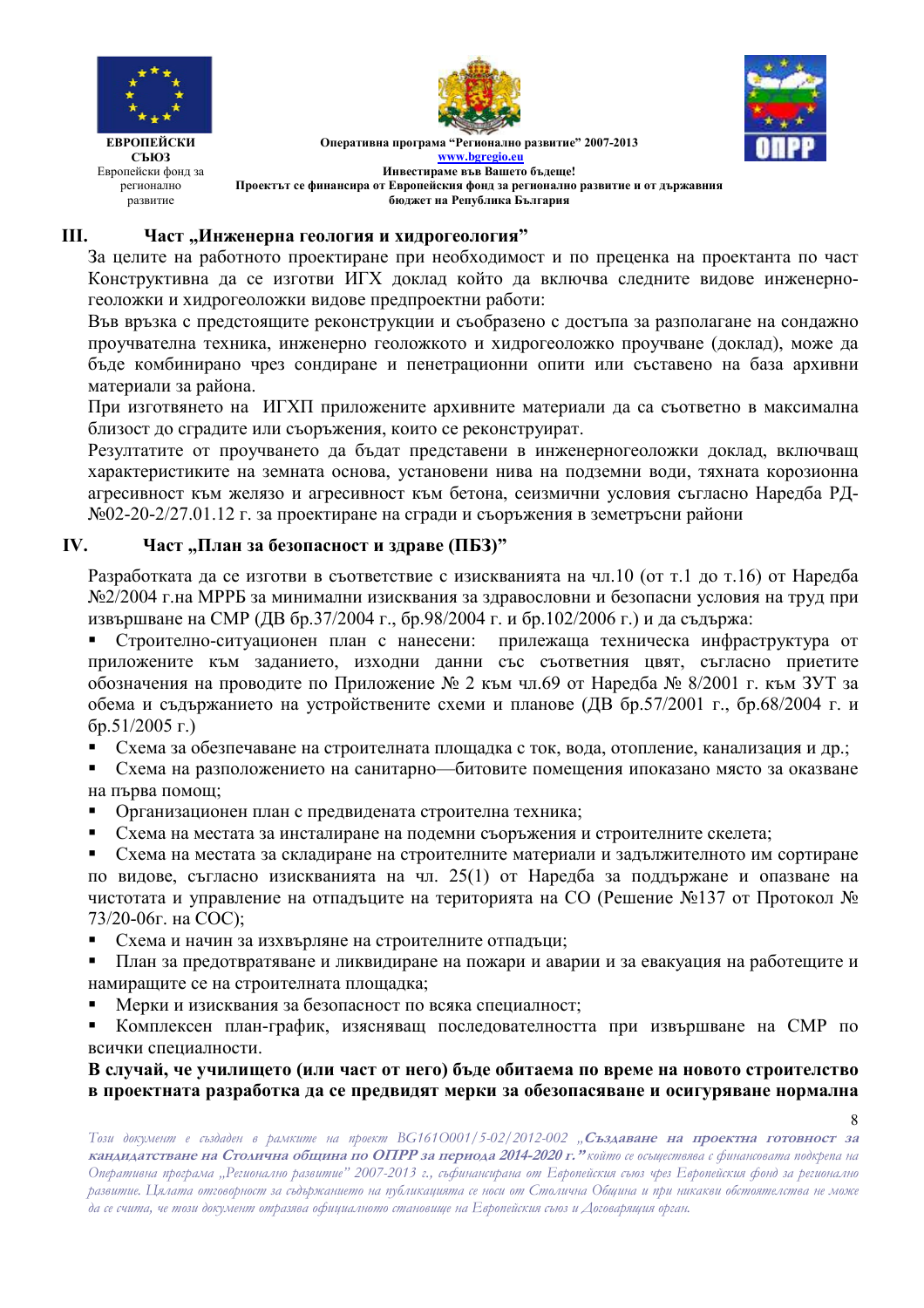



Оперативна програма "Регионално развитие" 2007-2013 **www.bgregio.eu Инвестираме във Вашето бъдеще! Проектът се финансира от Европейския фонд за регионално развитие и от държавния бюджет на Република България** 

## **работа за тях.**

Проектът да бъде одобрен от технически контрол по част "конструктивна". Проектът да се съгласува с ОБД и КАТ.

### V. Част "ВиК"

Не е предоставен «Доклад за резултатите от обследването» за сградата. След представянето му предвидените мерки в него да се вземат предвид при изготвянето на проекта по част ВиК.

### VI. Част "Електро"

На сградата на *ОДЗ № 179 "Синчец"ОДЗ* предстои да бъде направен основен ремонт. Поради това, че съществуващата ел инсталация не отговаря на влезлите в действие нови нормативни документи:

Нарелба № 3 – за УЕУЕЛ:

• Наредба № 1з-1971/29.10.2009 на МВР и МРРБ за строително-технически правила и норми за осигуряване на безопасност при пожар;

• Защита от поражения от електрически ток - БДС EN 61140:2004;

• Мълниезащита на сгради, външни съоръжения и открити пространства – Наредба № 4 от 22 декември 2010г. на МРРБ (ДВ бр.6/2011г)

• Светлина и осветление. Осветление на работни места – БДС EN 12464-1:2011

• Н-ба № 3 от 05.02. 2007 г. за здравните изисквания към детските градини, Изд. от М вото на здравеопазването, изм. ДВ. бр.85 от 6 Ноември 2012г, Раздел IV.,,Здравни изисквания към факторите на средата"

• Наредба №4/01.07.2009г. на МРРБ за проектиране, изпълнение и поддържане на строежите с изискванията за достъпна среда за населението, включително за хората с увреждания.

• НАРЕДБА № 1 от 27 май 2010 г., проектиране, изграждане и поддържане на електрически уредби за ниско напрежение в сгради(изд.от МРРБ)

в сила от 19.09.2010 г

- Норми за проектиране на ел. уредби в сгради -БДС HD 60364-5-54 :2007 ;
- Норми за проектиране на детски и учебно-възпитателни заведения от 1988г.
- Други действащи към момента на проектиране нормативни документи.

следва да бъде проектирана и направена съгласно техните изисквания. Въз основа на гореизложеното следва да бъдат изготвени проекти за:

- Вътрешни ел.инсталации:
- Силова ел.инсталация
- $E<sub>II</sub>$  табла
- Осветителна инсталация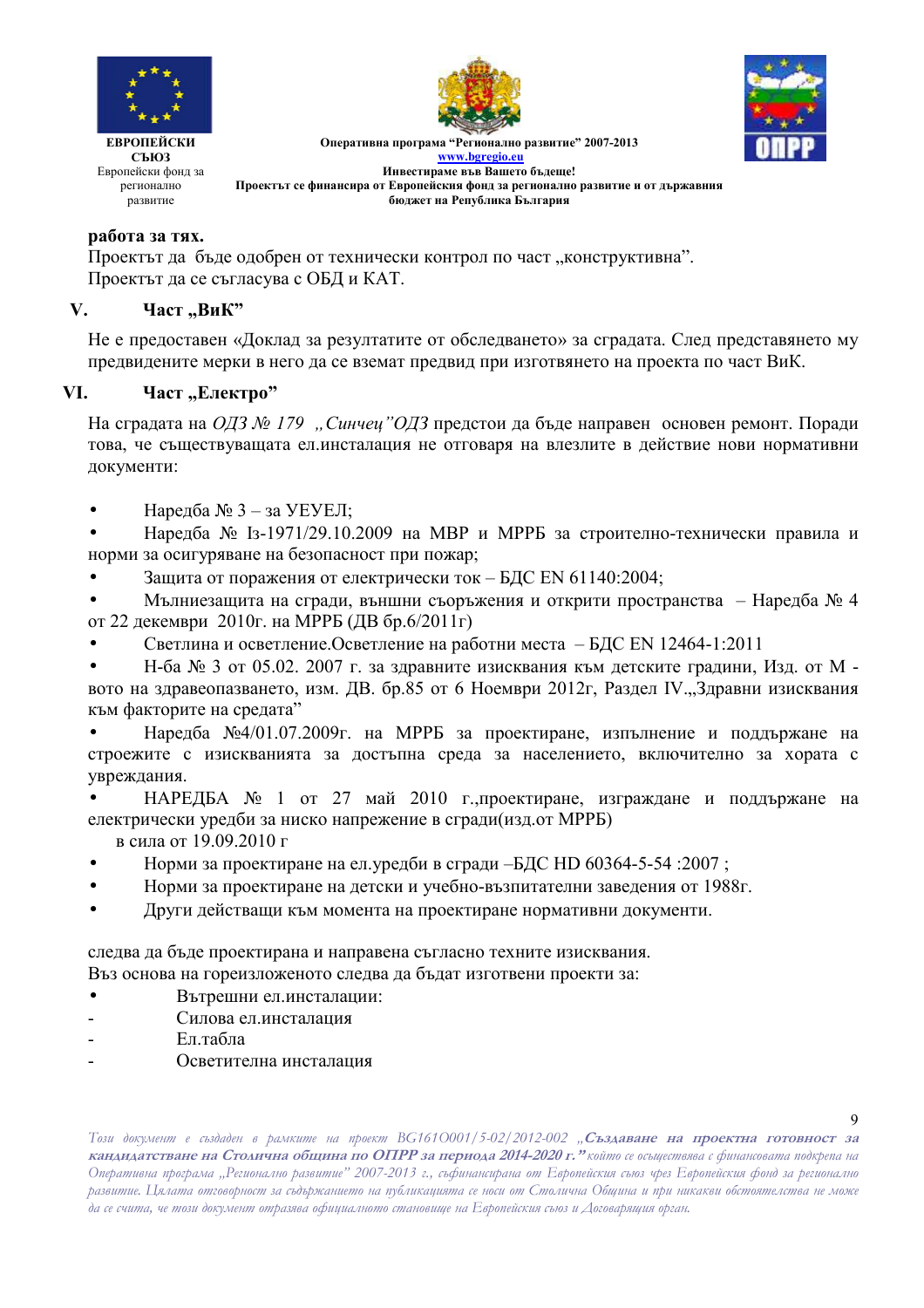





Оперативна програма "Регионално развитие" 2007-2013 www.bgregio.eu Инвестираме във Вашето бъдеще! Проектът се финансира от Европейския фонд за регионално развитие и от държавния

бюджет на Република България

Слаботокови ел.инсталации /телефон, компютър, интернет (LAN кабел), кабелна телевизия, озвучаване, звънчева/

- Мълниезашитна инсталация
- Заземителна инсталация
- Пожароизвестителна
- Количествено стойностна сметка

### Силова инсталания:

- Да се проектира нова ел.инсталация по схема TN-S (три и пет проводна линия) и да бъде съобразена с функционалното предназначение на сградата и помещенията, отразени в работния проект част "Архитектура".

- В Главното разпределително табло да се предвидят работна и дежурна шинна система, автоматични предпазители, дефектнотокови защити и с резерви за допълнителни мощности.

- За технологичните съоръжения да се предвиди ел. захранване от локални силови табла.

- Да се предвидят нови етажни разпределителни табла.

- Ел.инсталацията за контакти да се разработи в съответствие с функционалното предназначение на помещенията. Излазите за технологично обзавеждане да са съобразени с плана за обзавеждане на помещенията.

- Да се предвиди ел.инсталация за захранване на асансьорна уредба или стълбищни платформи и рампи за осигуряване на достъпна среда.

Проектът да бъде съобразен с Норми за проектиране на детски и учебно- възпитателни заведения, Раздел VII чл. 35. (1)

### Осветителна инсталация.

- Работно осветление - проектът за осветителната инсталация да е съобразен с функциите на помещенията и пространството, с изискванията за енергийна ефективност (енергоспестяващо осветление) и да се постига нормена осветеност в съответствие с БДС EN 12464-1:2011. Осветителната инсталация в работните помещения да се проектира на няколко зони, които ще се включват в зависимост от външната осветеност, като: първи се включват осветителните тела в най-тъмната част на помещението, а последни – които са най-близо до дневната светлина Осветителната инсталация в санитарните възли ла се залейства автоматично.

Да се приложат светлотехнически изчесления за всички помещения.

- Евакуационно осветление - да обозначава аварийните изходи, пътя за евакуация и специални зони (пожарогасители и защитна екипировка) за осигуряване на достатьчна светлина за добра видимост и безпроблемно ориентиране;

- Лежурно осветление

Проектът да бъде съобразен с Норми за проектиране на детски и учебно- възпитателни заведения, Раздел VII чл. 34. и Н-ба № 3 от 05.02. 2007 г. за здравните изисквания към детските градини, Изд. от М - вото на здравеопазването, изм. ДВ. бр.85 от 6 Ноември 2012г, Раздел IV., Здравни изисквания към факторите на средата"

### Слаботокови инсталации

Проектът за слаботокови инсталация да е съобразен с функциите на помещенията, съгласно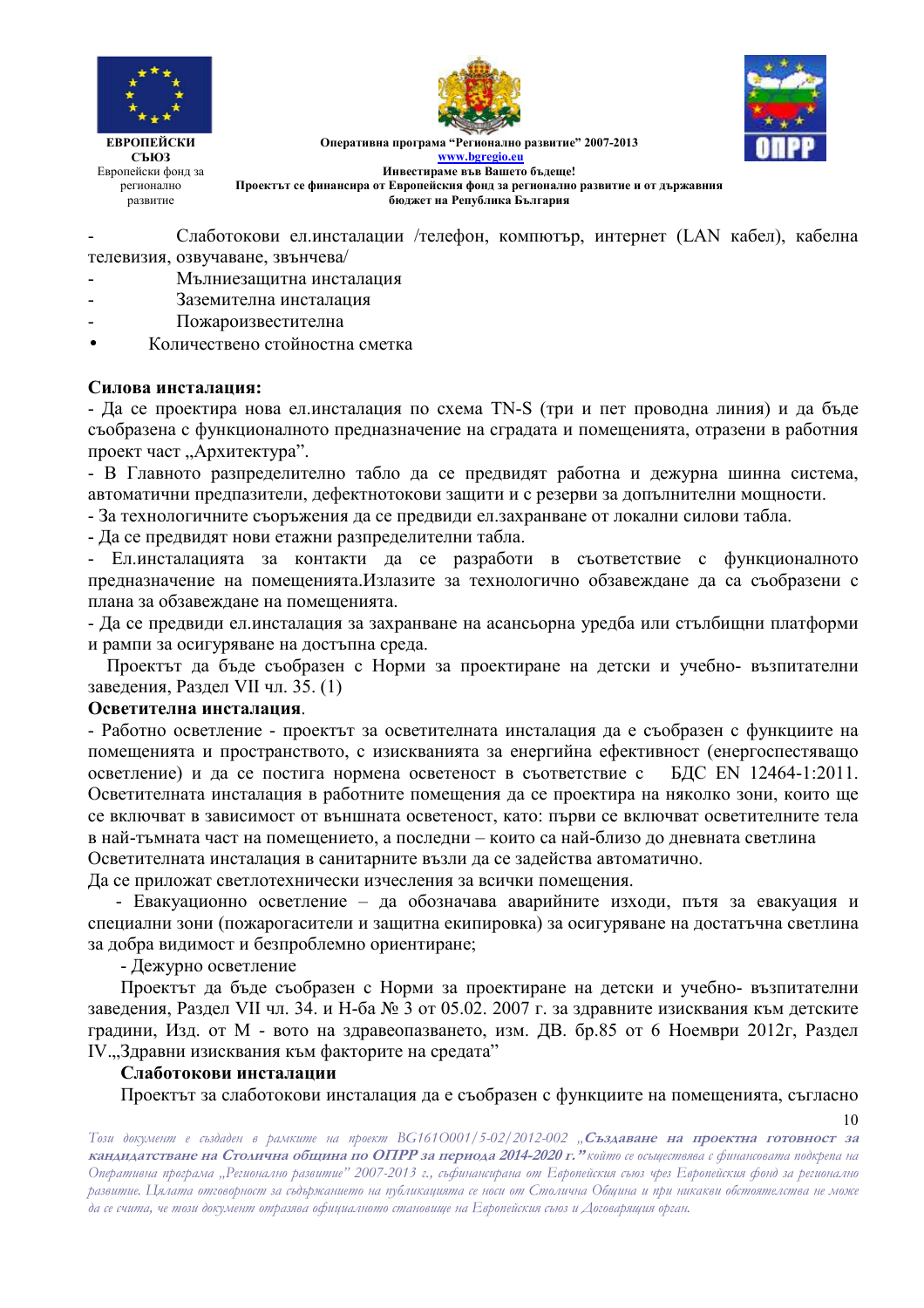





**ЕВРОПЕЙСКИ СЪЮЗ** Европейски фонд за регионално развитие

Оперативна програма "Регионално развитие" 2007-2013 www.bgregio.eu Инвестираме във Вашето бъдеще! Проектът се финансира от Европейския фонд за регионално развитие и от държавния бюджет на Република България

част "Архитектура", както и с Норми за проектиране на детски и учебно- възпитателни заведения, Раздел VII чл. 35.(2),(3), (4) и (5)

- Звънчево домофонна инсталация;
- Радиоозвучителна инсталация;
- Телефонна инсталация;
- Кабелна TV и интернет (LAN кабел)
- Компютърна;
- Оповестителна система по БДС EN 54

### Заземителна инсталация

### Мълниезашитна инсталания

Пожароизвестителна инсталация - съобразно изискванията на Наредба

№ 13-1971/29.10.2009 на МВР и МРРБ за строително-технически правила и норми за осиуряване на безопасност при пожар, СД СЕН/ТС 54-14-2006, специфичните особености на обекта и функционалните предназначения на помещенията в него.

За обекта не е представен Доклада за резултатите от конструктивното обследване и оценка на състоянието на строеж. След представянето му, мерките предвидени в него, да се имат в предвид при проектирането на част "Електро".

Преди започване на проектирането да се направи обстоен оглед на обекта на място.

При проектирането на част "Електро" да се спазват всички гореспоменати стандарти и наредби и всички други действащи към момента на проектиране нормативни документи. При изготвяне на проектите да се спазват изискванията на Наредба №7 от 15.12.2004г. за енергийна ефективност и икономия на енергия в сгради. Да се предвидят материали и изделия, съоръжения и уреди, които съответстват на техническите спецификации на действащите в Република България нормативни актове за проектиране. Продуктите, предвидени за влагане в сградите, които са произведени и/или пусната на пазара в държави - членки на Европейския съюз или законно произведени в държава от Европейската асоциация на свободна търговия - страна по Споразумението за Европейското икономическо пространство, могат да се ползват с характеристиките им, при положение че осигуряват еднакво или по-високо ниво на безопасност за здравето и живота на обитателите на сградите и опазването на околната среда.

Да се представят подробни количествено – стойностни сметки към проекта, в който да се посочат, както новите видове СМР, така и всички демонтажни дейности. Проектите да са окомплектовани с необходимите изчисления, схеми, текстови и чертожен материал, съобразен с изискванията на Наредба № 4/21.05.2001г., за обхвата и съдържанието на инвестиционните проекти и да са съобразени с работните проекти по останалите части: "Архитектура", "Конструктивна", "ТОВК" и "Ви К".

#### VII. Част "Енергийна ефективност"

Да се изготви част "Енергийна ефективност" съгласно изискванията на Наредба № 7/15.12.2004 г. за топлосъхранение на икономия на енергия в сгради, доп. ДВ бр.85 от 2009 г.; Наредба № РД-16-1058 /10.12.2009 г. за показателите да разход на енергия и енергийни характериктики на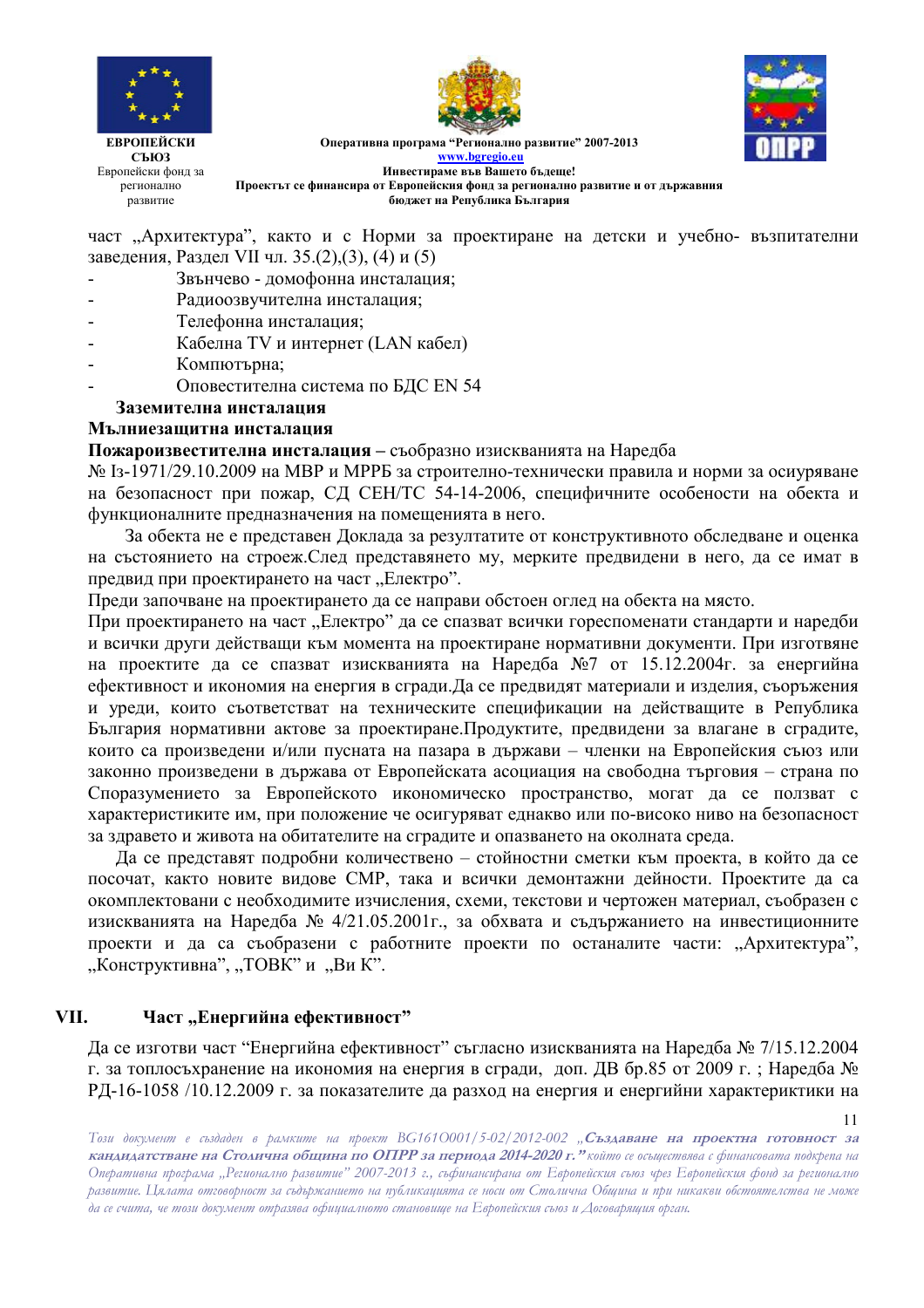





**ЕВРОПЕЙСКИ** СЪЮЗ Европейски фонд за регионално развитие

Оперативна програма "Регионално развитие" 2007-2013 www.bgregio.eu Инвестираме във Вашето бъдеще! Проектът се финансира от Европейския фонд за регионално развитие и от държавния бюджет на Република България

### сградите.

Да се изтотви Доклад за оценка за съответствие на част "Енергийна ефективност" (съгласно чл. 169, ал.1, т.6 от ЗУТ).

#### VIII. Част "Пожарна безопасност"

Да се изготви Част "Пожарна безопасност" на работен инвестиционен проект с обхват и съдържание, съгласно Приложение № 3 към чл.4, ал. 1. от Наредба № 13-1971/29.10.2009г. за строително-технически правила и норми за осигуряване на безопасност при пожар на МВР и МРРБ (Обн., ДВ, бр. 96 от 2009 г.; попр., бр. 17 от 2010 г.; изм., бр. 101 от 2010 г.).

#### $IX.$ Част "Геодезическа

Да се изготви подробна геодезическа снимка, която да осигури нужната за проектирането информация. Да се заснемат всички теренни и ситуационни подробности - огради, стълбища, входове, дървета, плочници, зелени площи, игрища и други. Разработката да е в координатна система 1970 год., а височинната - Балтийска. Да се приложи схема на опорния полигон, координатен регистър на изходните точки и реперен карнет за точките, от които ще се извършва и трасирането по време на строителството /в случаите, когато е необходимо/. Местата на точките от РГО да са нанесени и върху геодезическата снимка.

Работният проект да съдържа Вертикална планировка, която да предостави решение за цялостно благоустрояване на сградите и прилежащите им терени, съобразно указаните в обследванията на обектите мерки. Проектите да се разработят по графо-аналитичния метод чрез равнини и повърхнини, изобразени с червени хоризонтали.

Чрез подходящи напречни и надлъжни наклони, отговарящите на нормативните изисквания, да се осигури добро отводняване на прилежащите около сградите пространства, с цел недопускане проникването на води във фундаментите на сградите;

В зависимост от мерките, препоръчани в обследванията да се предвиди ремонт на оградите;

Да се осигури достъпна среда, съгласно изискванията на Наредба 4/01.07.2009г. за проектиране, изпълнение и поллържане на строежите в съответствие с изискванията за лостъпна срела за населението, включително за хората с увреждания;

Съгласно предвидените в докладите от обследванията технически мерки, в проекта да се включи ремонт на настилките. Да се представят детайли на настилките съгласно БДС, водещите ивици и бордюрите, както и връзките между различните типове настилки, ако има такива.

В случайте, където е необходимо да се приложат детайли за възстановяване на настилките, след изграждане или ремонт на проводите на инженерната инфраструктура.

С проекта за вертикална планировка да се покаже взаимната вертикална обвързаност на околните обекти. Предложеното проектно решение максимално да се доближава до съществуващото, за да не се допусне промяна на нивелетите на прилежащите улици и пространства.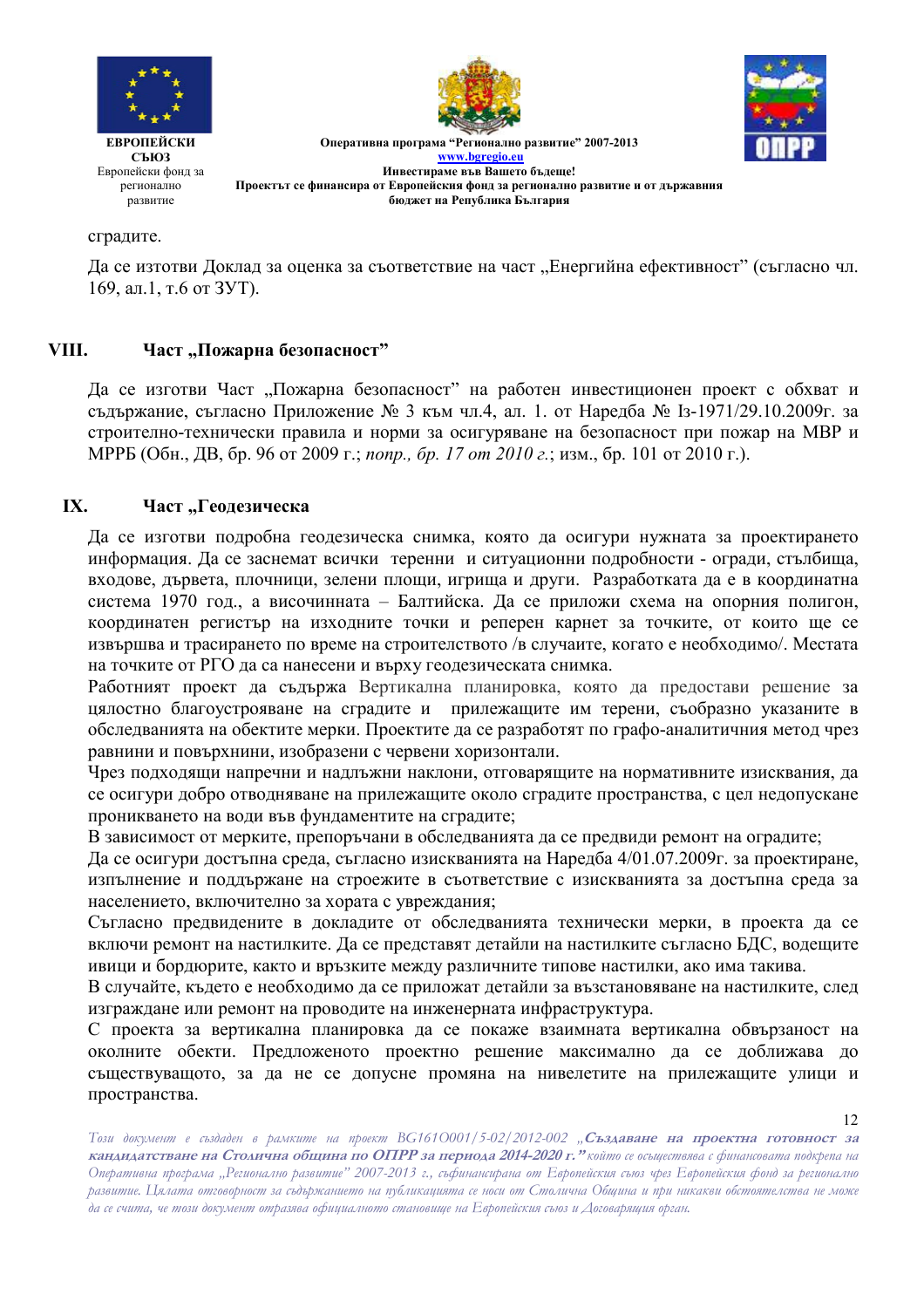





Оперативна програма "Регионално развитие" 2007-2013 www.bgregio.eu Инвестираме във Вашето бълеше! Проектът се финансира от Европейския фонд за регионално развитие и от държавния бюджет на Република България

Проектите да включват подробни количествени сметки за предвидените в проекта строителномонтажни работи.

Да се приложат трасировъчни планове, осигуряващи безпроблемното отлагане на проектите на терена.

Разработките да се съгласуват с проектантите по части, съгласно чл.139, ал.3 от ЗУТ.

#### $\mathbf{X}$ . Част "Паркоустрояване и благоустрояване"

- Заснемане на съществуващата растителност

Проектната разработка да се изготви на база подробна геодезическа снимка с нанесена съществуваща дълготрайна декоративна растителност, улични стълбове, указателни табели, светещи рекламни пана и др. Да се направи пълно обследване на състоянието на дървесната растителност, засягаща се от проектното решение, като се изготви експертна оценка (санитарна експертиза) за всяко конкретно дърво от ладшафтен архитект, член на КАБ.

- Проектно решение - озеленяване

Да се съобрази с наличната растителност, като изцяло я запази.

Да се предвидят места за засаждане на нова дълготрайна дървесна и храстова растителност, като се подберат подходящи дървесни и храстови видове, в съответствие с екологичните и климатичните изисквания на усилено урбанизирана градска територия (газоустойчивост, прахоустойчивост, засушаване, засоляване, размер и форма на корона, коренова система).

Да се предвиди укрепване на ново засадените широколистните и иглолистни

Новите дървесни видове да бъдат предвидени на места в съответствие с Наредба за изграждане, поллържане и опазване на зелената система на Столична обшина и ЗУТ - нормативни изисквания за отстояние на дълготрайната декоративна дървесна и храстова растителност от проводи, съоръжения и сгради.

В количествената сметка да се предвидят средства за оформяне на короните на съществуващата растителност и живи плетове, възстановяване на нарушени участъци от СМР работи, внасяне на хумус, подравняване и затревяване на засегнатите участъци, както и реконструкция на съществуващите тревни площи, за които това се налага.

В проекта да се посочат местата на предвидените нови архитектурни елементи – пейки. кошчета за боклук и др. и да се приложат детайли и количествени сметки.

В количествената сметка да се включат мероприятия за отглеждане на растителността съгл. Наредба на СО за опазване на Зелената система наймалко в две годишен гаранционен срок.

## 1 ГРАФИЧЕН МАТЕРИАЛ·

- Подробна геодезическа снимка с нанесена съществуваща растителност и експертна оценка на състоянието и

- Опорен план / ситуация /

- Денрологичен проект с предвидени нови места за засаждане на дълготрайна дървесна и храстова растителност, многогодишни и сезонни цветя и разположение на тревните площи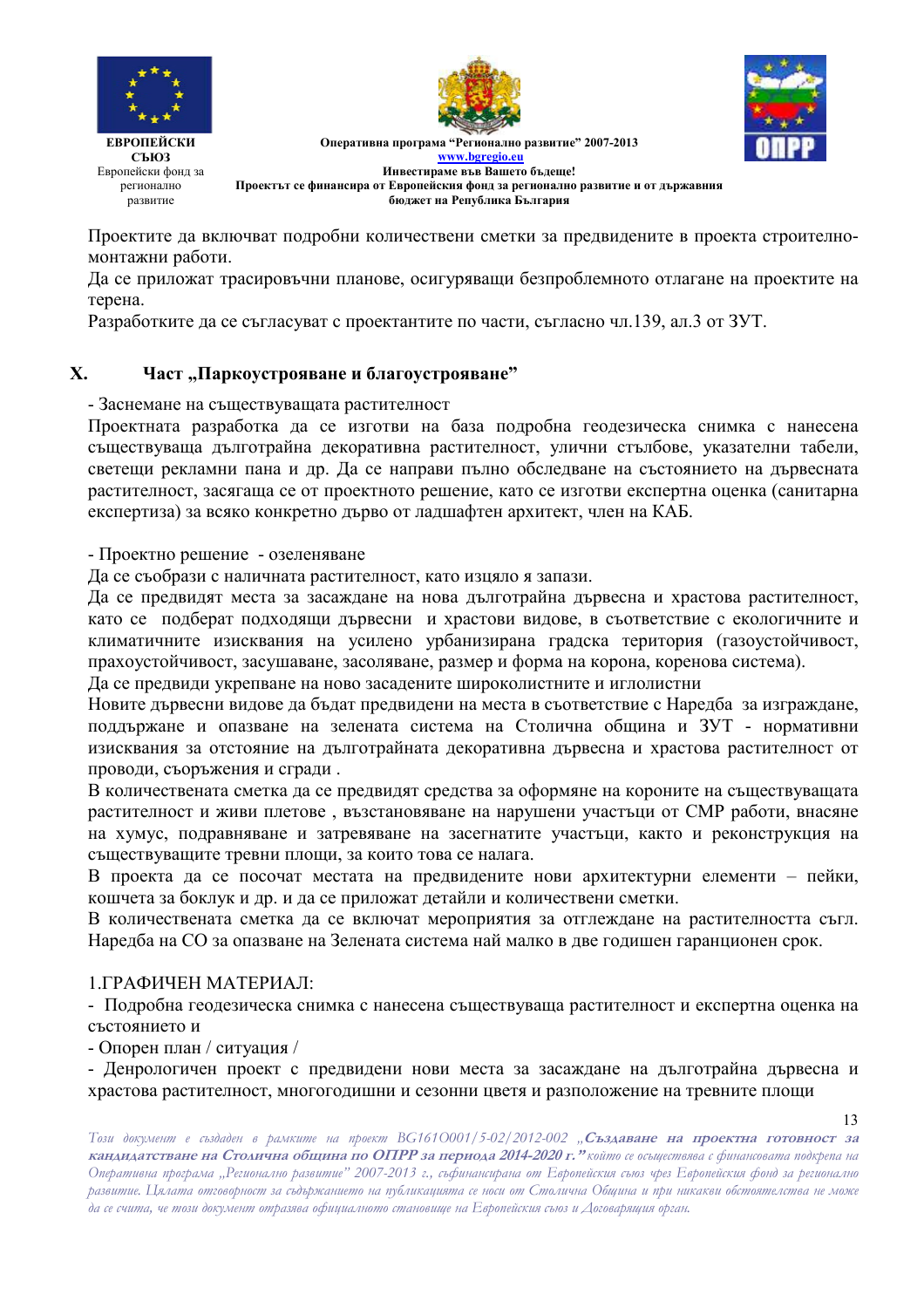





Оперативна програма "Регионално развитие" 2007-2013 www.bgregio.eu Инвестираме във Вашето бъдеще! Проектът се финансира от Европейския фонд за регионално развитие и от държавния

бюджет на Република България

- Опорно-сравнителен план, с нанесена съществуваща растителност и наложено новото проектно решение.

- Посадъчен проект

- Ситуация настилки и площадки
- Детайли настилки

- Трасировъчен проект настилки

- Детайли парково обзавеждане

### 2. TEKCTOBA YACT

1. Обяснителна записка -обща и по части / озеленяване; настилки; обзавеждане /

Дендрологична ведомост - с указан новопроектиран брой растителност, вид, размери,  $1.$ начин на укрепване

 $2^{\circ}$ Количествена сметка – обща

- количествена сметка - озеленяване, вкл., кастрене на клони, подрязване на храсти ,оформяне короните на дървета и др.и транспортирането на растителни отпадъци до разтоварище Враждебна

- количествена сметка - настилки, вкл. разваляне на съществуващи и транспорт до разтоварище Враждебна

- обзавеждане, вкл.демонтаж на съществуващи съоръжения и транспортиране до разтоварище Враждебна

3. Възможности за етапност на реализаия на обекта / РПОИС /

### Работния/ технически проект за детски площадки да съдържа:

Проектът за детски площадки е част от проекта по част: Паркоустройство и трябва да отговаря на Наредба №1 от 12.01.209 г. На МРРБ, МВР и Държавна агенция за закрила на детето за условията и реда за устройството и безопасността на площадките за игра Текстова част

Обяснителна записка с дендрологична ведомост

Количествена сметка- В количествената сметка да се заложи две годишна гаранционна поддръжка на ново изградените зелени площи.

### Графична част

Ситуация / разположение на детската площадка и връзката и с останалата част на дворното пространство, сградите и съществуващата алейна мрежа /

Композиционно решение на детската площадка, с обозначен вид съоръжения по възрастови групи и зона на безопасност за всяко от тях.

Трасировъчен проект на детската площадка и разположението на съоръженията

Вертикална планировка на площадката със схема на водоотичането, изготвена върху  $\blacksquare$ геодезично заснемане на терена. Връзка с алеите, които водят към нея.

- Детайли на настилките и на прехода между два различни вида настилки  $\overline{a}$
- Трасировъчен план на настилките
- Летайли летски съоръжения

 $14$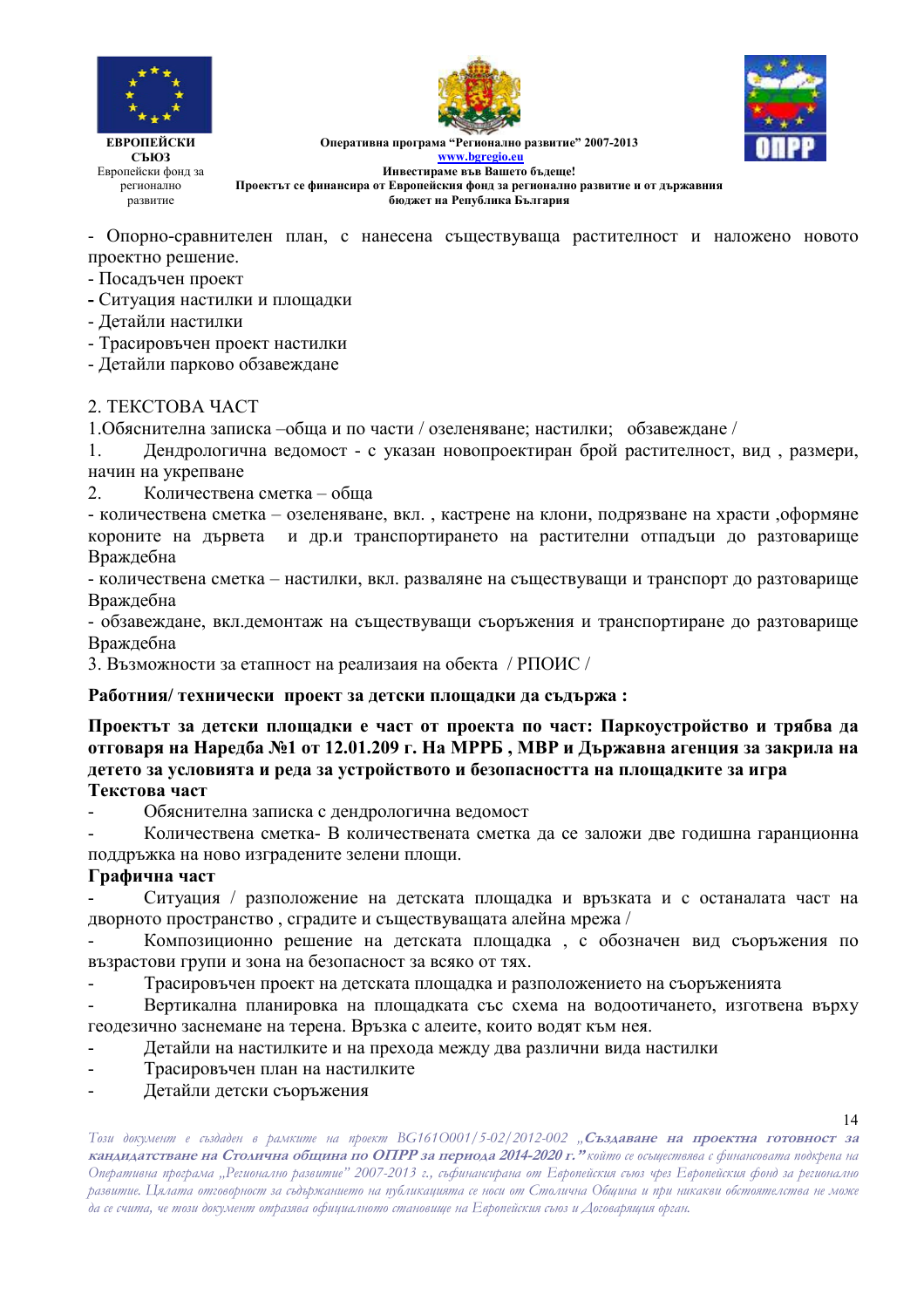





ЕВРОПЕЙСКИ СЪЮЗ Европейски фонд за регионално развитие

Оперативна програма "Регионално развитие" 2007-2013 **www.bgregio.eu Инвестираме във Вашето бъдеще! Проектът се финансира от Европейския фонд за регионално развитие и от държавния бюджет на Република България** 

### - Детайли парково обзавеждане

Проекта по част паркоустройство и детски площадки да бъде изготвен от ландшафтен архитект, с актуална Пълна проектантска правоспособност. По части – Конструктивна – от конструктор с актуална ППП и контролен специалист и Геодезия – от геодезист с актуална ППП.

## ХІ. Част "Сметна документация, включваща и обобщена (генерална) стойностна **сметка на обекта"**

Да се изработи част сметна документация, като самостоятелна част на проекта, която да съдържа обяснителна записка, количествени и стойностни сметки по частите на проекта за видовете СМР, спецификации на оборудването и обзавеждането и друга информация в зависимост от вида и спецификата на обекта.

Да се изработи обобщена (генерална) стойностна сметка на обекта.

## АКТУАЛНА НОРМАТИВНА УРЕДБА ЗА ПРОЕКТИРАНЕ:

- Закон за устройство на територията;
- Закон за устройството и застрояването на Столичната община;

• Наредба № 4 от 2001 г. на МРРБ за обхвата и съдържанието на инвестиционните проекти;

• Наредба № 7 от 2003 г. на МРРБ за правила и нормативи за устройство на отделните видове територии и устройствени зони;

• Наредба № 3 от 2007 г. на МЗ за здравните изисквания към детските градини;

• Наредба № 26 от 2008 г. на МЗ за устройство на детските ясли и детските кухни и здравните изисквания към тях;

• Норми за проектиране на детски и учебно-възпитателни заведения от 1987г.

• Наредба № 1 от 2009 г. на МРРБ, МВР и ДАЗД за условията и реда за устройството и безопасността на площадките за игра;

• Наредба № 5 от 2006 г. на МЗ и МЗГ за хигиената на храните;

• Наредба № 4 от 2009 г. на МРРБ за проектиране, изпълнение и поддържане на строежите в съответствие с изискванията за достъпна среда за населението, включително за хората с увреждания;

• Наредба № 2 от 2009 г. на МРРБ за избор и проектиране на асансьорни уредби в жилищни и общественообслужващи сгради;

• Наредба № 1з - 1971 / 21.10.2009 г. на МВР и МРРБ в сила от 05.06.2010 г. За строително-техническите правила и норми за осигуряване на безопасност при пожар;

- Норми за проектиране на детски и учебно-възпитателни заведения БСА 1998 г.;
- Норми за проектиране на спортни сгради и съоръжения КТСУ 1989 г.;

• Наредба № РД-02-20-2 / 27.01.2012 г. на МРРБ за проектиране на сгради и съоръжения в земетръсни райони;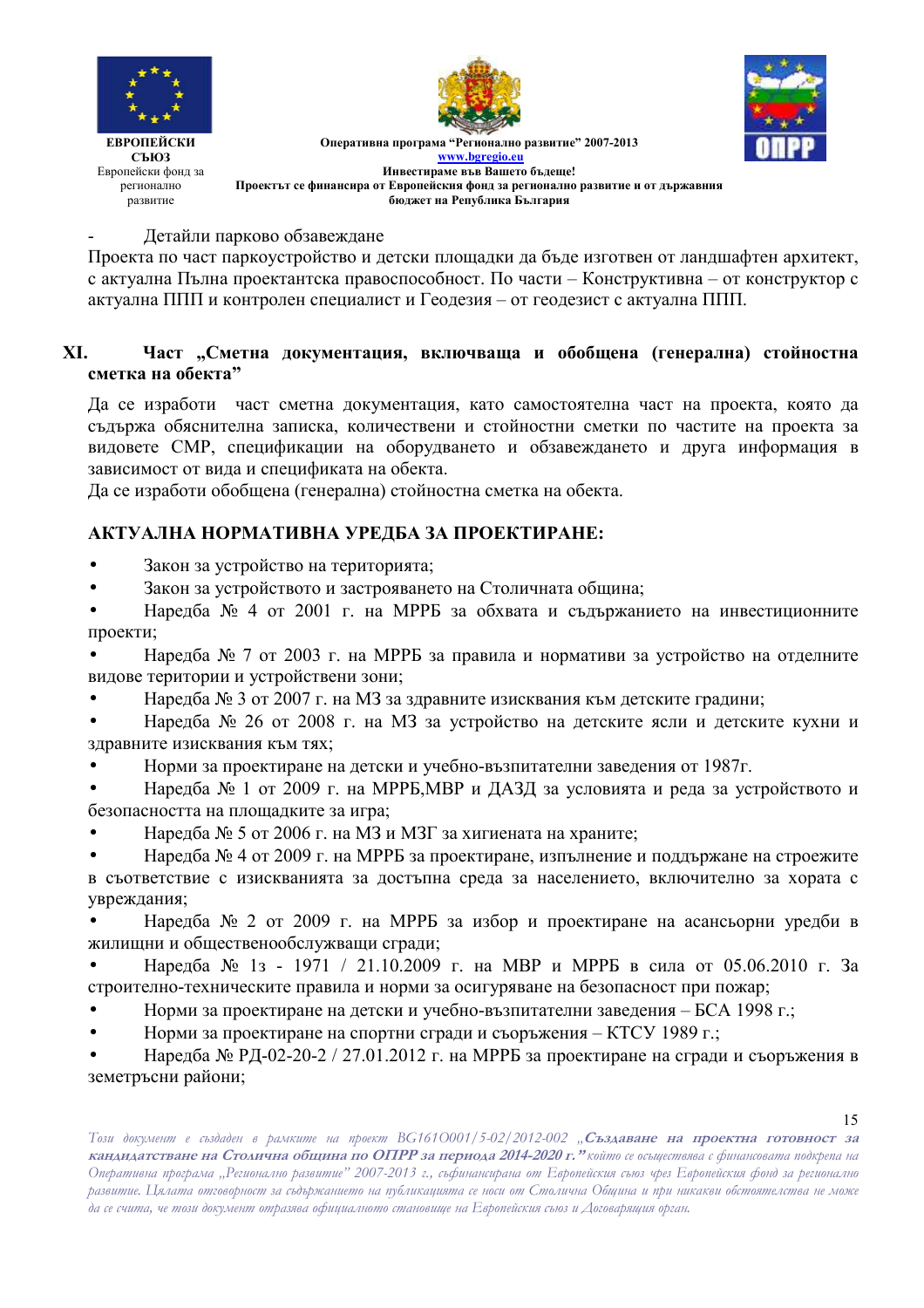



Оперативна програма "Регионално развитие" 2007-2013 **www.bgregio.eu Инвестираме във Вашето бъдеще! Проектът се финансира от Европейския фонд за регионално развитие и от държавния бюджет на Република България** 

• Наредба № 3 / 21.07.2004 г. на МРРБ за основните положения за проектиране на конструкциите на строежите и за въздействия върху тях;

• Наредба № 1 / 10.09.1996 г. на МТРС за проектиране на плоско фундиране и норми за проектиране на плоско фундиране;

• Норми за проектиране на бетонни и стоманобетонни конструкции - 1999 г. на КТСУ;

• Правилник за проектиране на бетонни и ст.бетонни конструкции - 1988 г. на КСТУ;

• Норми за проектиране на стоманени конструкции - 1987г. на КСТУ;

• Норми за проектиране на дървени конструкции - 1990 гна КСТУ;

• Наредба за управление на строителните отпадъци и за влагане на рециклирани строителни материали, приета с ПМС №277 от 05.11.2013г, в сила от 13.11.2012г;

• Наредба № 4 от 2006 г. на МРРБ, МЗ, МВР и МОСВ за ограничаване на вредния шум чрез шумоизолиране на сградите при тяхното проектиране и за правилата и нормите при изпълнението на строежите по отношение на шума, излъчван по време на строителството;

• Наредба № 2 от 2008 г. на МРРБ за проектиране, изпълнение, контрол и приемане на хидроизолации и хидроизолационни системи на сгради и съоръжения;

• Закон за енергетиката, Закон за енергийна ефективност;

• Наредба № 7 от 2004 г. на МРРБ за енергийна ефективност, топлосъхранение и икономия на енергия в сгради;

• Методически указания за изчисляване на годишния разход на енергия;

• Наредба № РД-16-1057 от 2009 г. на МИЕТ и МРРБ за условията и реда за извършване на обследване за енергийна ефективност и сертифициране на сгради, издаване на сертификати за енергийни характеристики и категориите сертификати;

• Наредба № РД-16-1058 от 2009 г. на МИЕТ и МРРБ за показателите за разход на енергия и енергийните характеристики на сградите;

• Наредба № 14 от 2005 г. на МРРБ и МЕЕР за технически правила и нормативи за проектиране, изграждане и ползване на обектите и съоръженията за производство, преобразуване, пренос и разпределение на електрическа енергия;

• Наредба № 15 от 2005 г. на МРРБ и МЕЕР за технически правила и нормативи за проектиране, изграждане и експлоатация на обектите и съоръженията за производство, пренос и разпределение на топлинна енергия и Методики по прилагането на Наредба № 15 от 2005 г. за технически правила и нормативи за проектиране, изграждане и експлоатация на обектите и съоръженията за производство, пренос и разпределение на топлинна енергия;

• Наредба за устройството, безопаснаа експлоатация и технически надзор на съоръженията под налягане, ДВ бр.64/18.07.2008г.

• Наредба № 6/26.06.2006г. за пределно допустими нива на шума в жилищни и общественообслужващи сгради на МРРБ;

• Наредба № 3 от 2004 г. на МЕЕР за устройството на електрическите уредби и електропроводните линии;

• Наредба № 6 от 2004 г. на МЕЕР за присъединяване на производители и потребители на електрическа енергия към преносната и разпределителните електрически мрежи;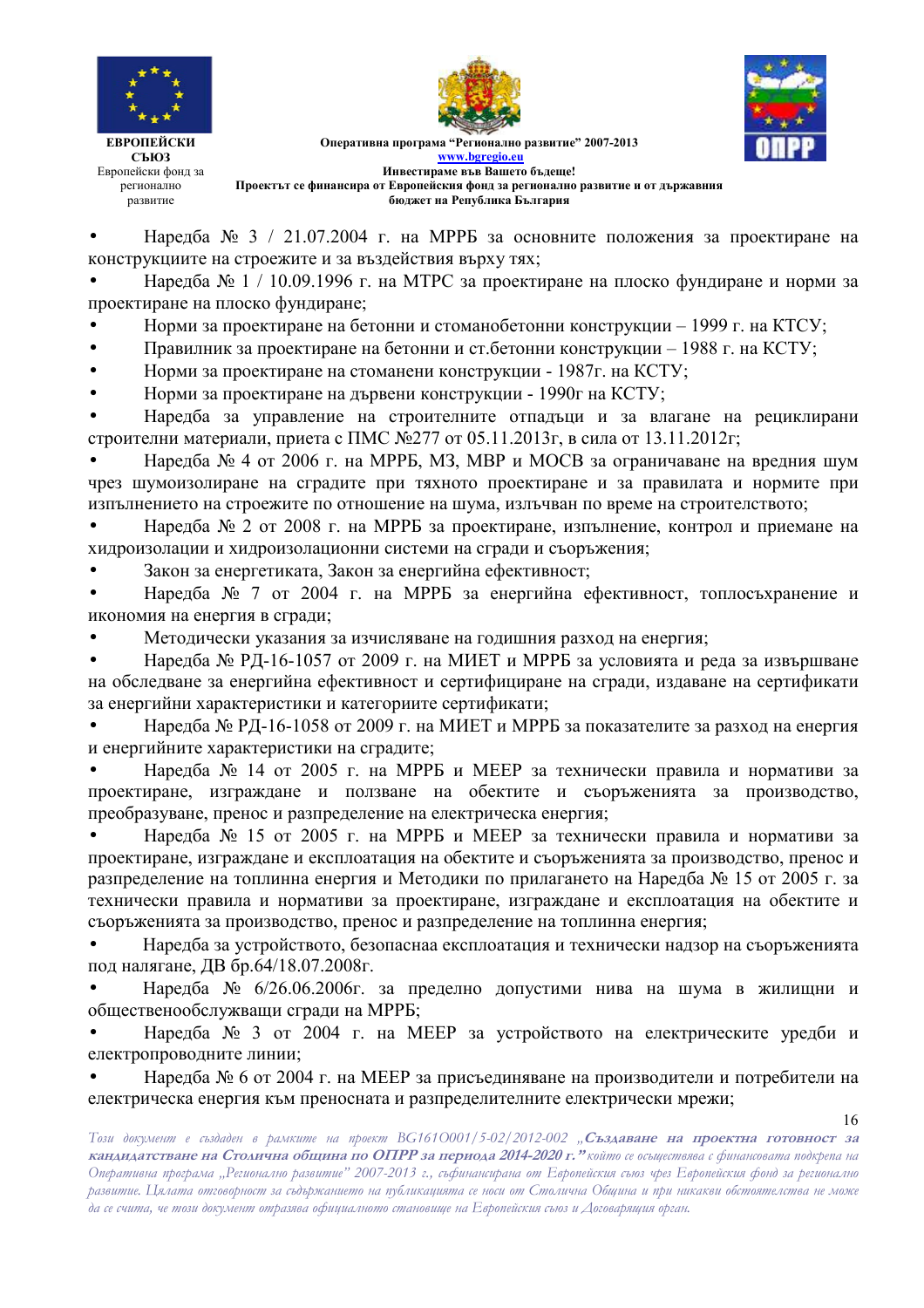



Оперативна програма "Регионално развитие" 2007-2013 **www.bgregio.eu Инвестираме във Вашето бъдеще! Проектът се финансира от Европейския фонд за регионално развитие и от държавния** 

**бюджет на Република България** 

• Наредба № 1 от 2010 г. на МРРБ и МИЕТ за проектиране, изграждане и поддържане на електрически уредби за ниско напрежение в сгради;

• Наредба № 4 от 2010 г. на МРРБ за мълниезащитата на сгради, външни съоръжения и открити пространства;

• Наредба № 2 от 2004 г. на МРРБ за планиране и проектиране на комуникационнотранспортните системи на урбанизираните територии;

• Закон за водите;

• Наредба № 4 от 2004 г. на МРРБ за условията и реда за присъединяване на потребителите и за ползване на водоснабдителните и канализационните системи;

• Наредба № 8/1999г. на МРРБ за правила и норми за разполагане на технически проводи и съоръжения в населени места;

• Наредба № 2 от 2005 г. на МРРБ за проектиране, изграждане и експлоатация на водоснабдителни системи;

• Наредба № 4 от 2005 г. на МРРБ за проектиране, изграждане и експлоатация на сградни водопроводни и канализационни инсталации;

• Наредба № 35 от 2012 г. на МТИТС И МРРБ за правилата и нормите за проектиране, изграждане и въвеждане в експлоатация на кабелни електронни съобщителни мрежи и прилежащата им инфраструктура;

• Наредба за поддържане и опазване на чистотата и управление на отпадъците на територията на СО;

• Наредба за изграждане и опазване на зелената система на територията на СО;

• Наредба за управление на строителните отпадъци и за влагане на рециклирани строителни материали, приета с ПМС №277 от 05.11.2013г, в сила от 13.11.2012г;

• Закон за здравословни и безопасни условия на труд;

При проектирането да се спазва актуалната нормативната уредба, включително промени в изброените по-горе нормативни документи, както и други специфични за съответната специалност нормативи.

## **СЪДЪРЖАНИЕ НА ПРОЕКТНАТА ДОКУМЕНТАЦИЯ:**

Инвестиционния проект да се разработи в работна фаза и по следните части:

- 1. Архитектура, в това число цветово решение на фасадите;
- 2. Конструктивна;

3. Инженерна геология и хидрогеология (при необходимост и по преценка на проектанта по част Конструктивна)

- 4. План за безопасност и здраве;
- 5. ВиК;
- 6  $E.\Pi$
- 7. Енергийна ефективност, Доклад за съответствие на енергийната ефективност;
- 8. Проект за пожарна безопасност;